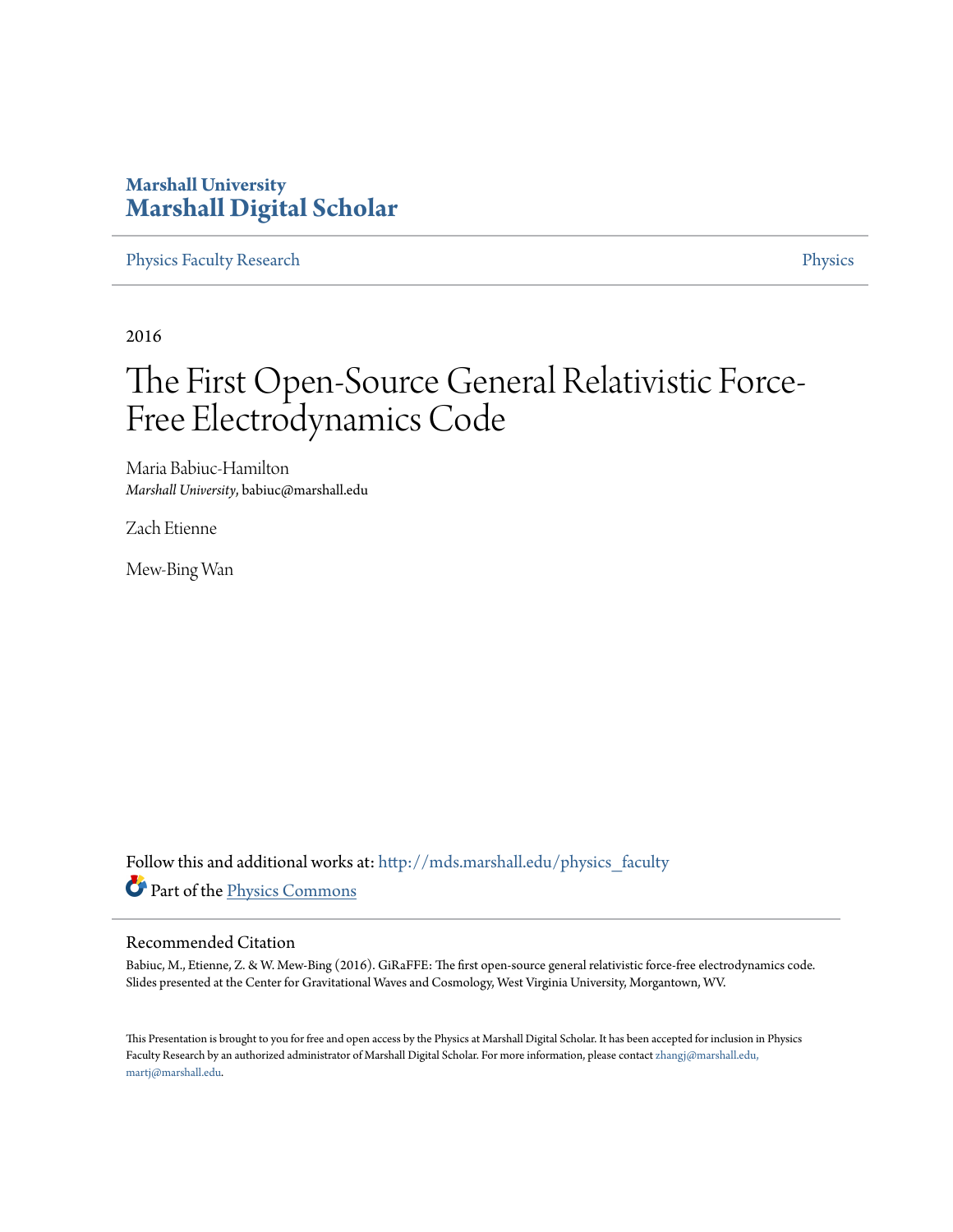

#### THE FIRST OPEN-SOURCE GENERAL RELATIVISTIC **FORCE-FREE ELECTRODYNAMICS CODE**

MARIA BABIUC, ZACH ETIENNE, MEW-BING WAN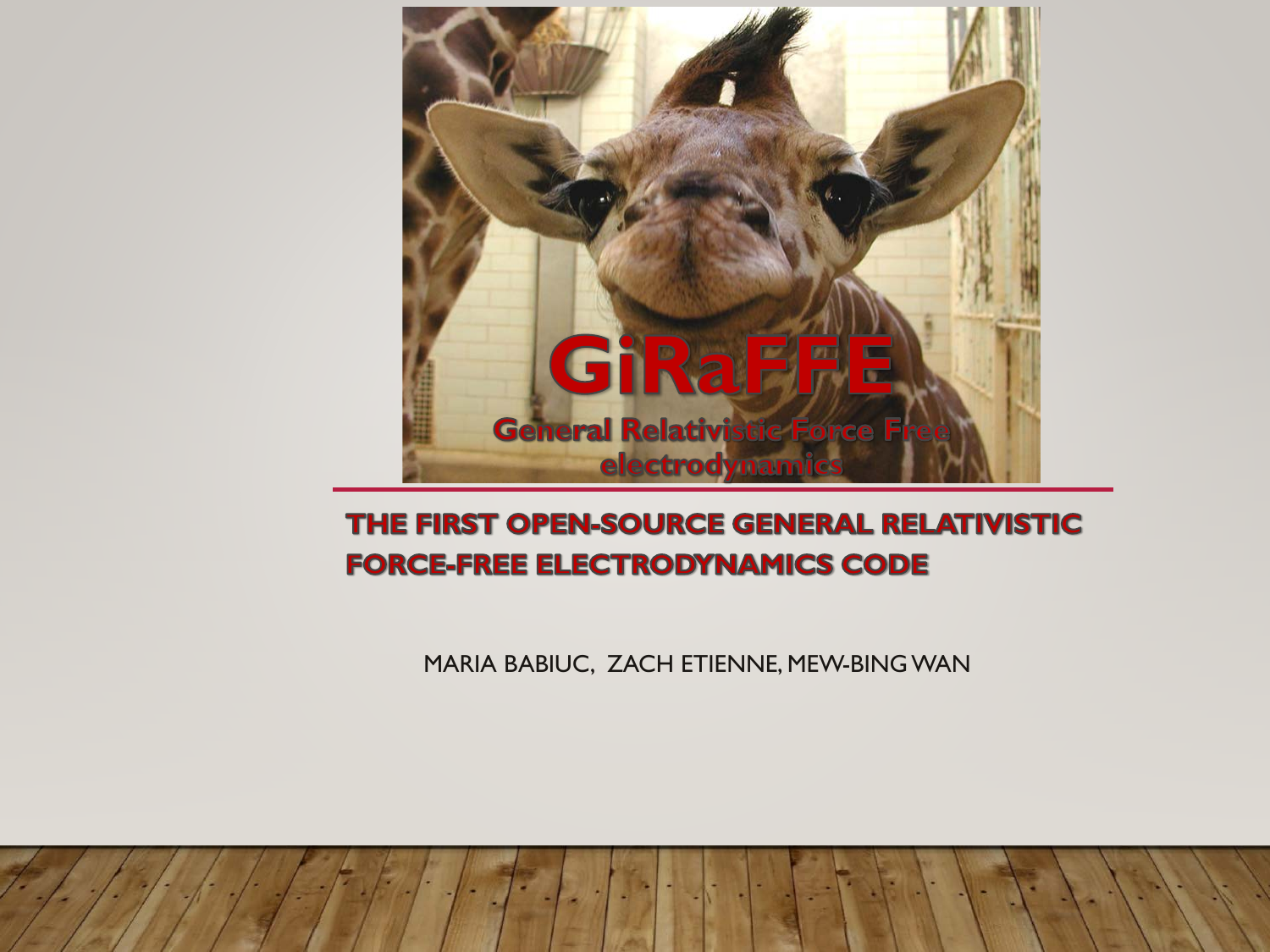# **BACKGROUND**



- Most of the Universe consists of a tenuous plasma with magnetic-to-gas pressure ratios far larger than unity.
	- In this limit, the equations of MHD explain the dynamics well, but become \*stiff\* (vanishing densities -> coefficients become infinite)
- The equations of Force-Free Electrodynamics (FFE) are better suited
- These equations neglect gas pressures and densities, as we assume the electromagnetic field dynamics alone govern the plasma dynamics
- \* Neutron star (e.g., pulsar) and black hole magnetospheres: General relativistic FFE (GRFFE) may be used to understand the plasma dynamics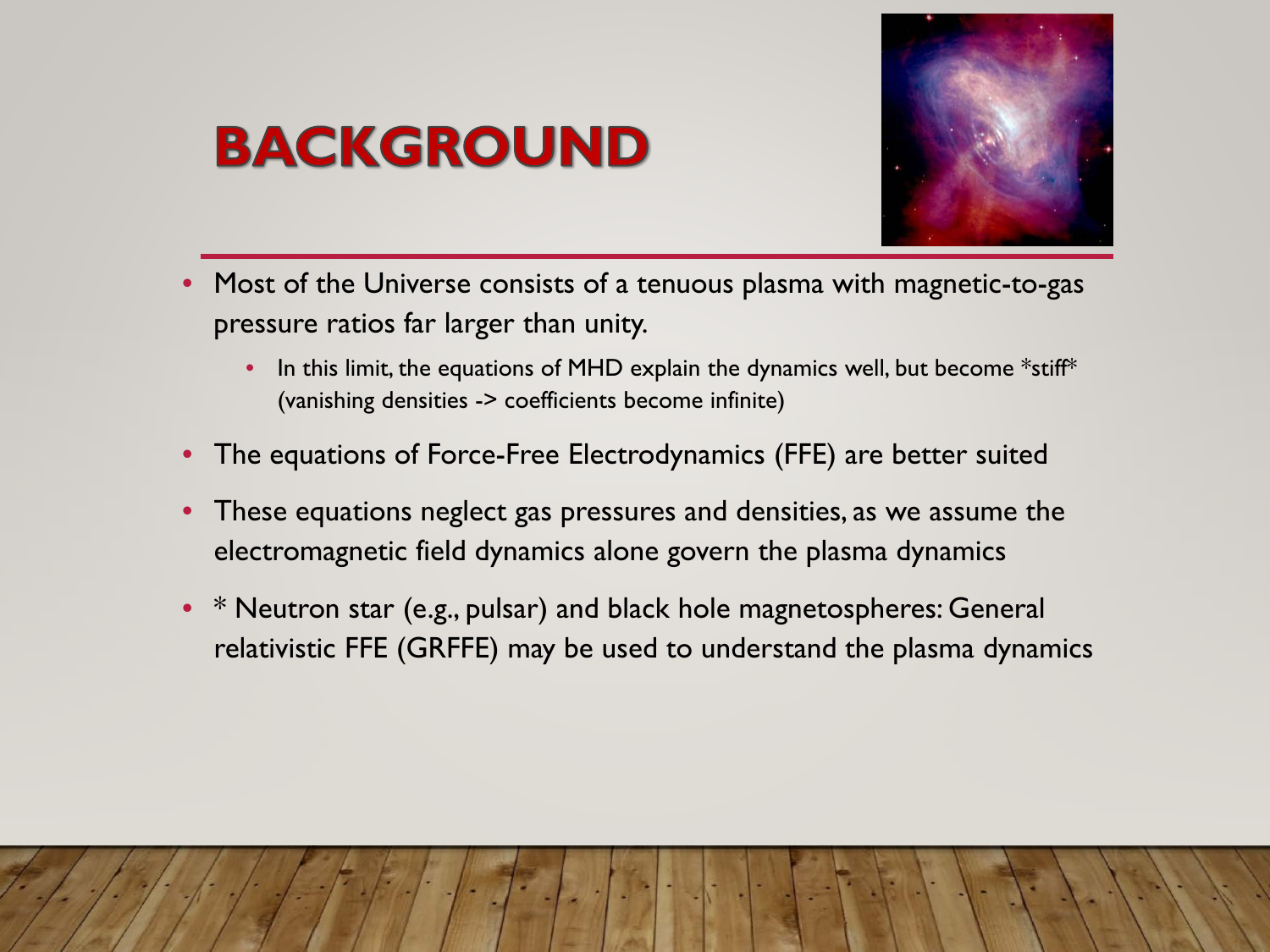# **OBJECTIVE**

- We are writing the first open-source, general relativistic force-free electrodynamics code: GiRaFFE
- The goal is to numerically simulate neutron star and black hole magnetospheres.
- The GiRaFFE is alive! It has passed a number of ID code validation tests, and 3D tests are underway.
- We plan to release the code and test suite initial data routines open-source to the community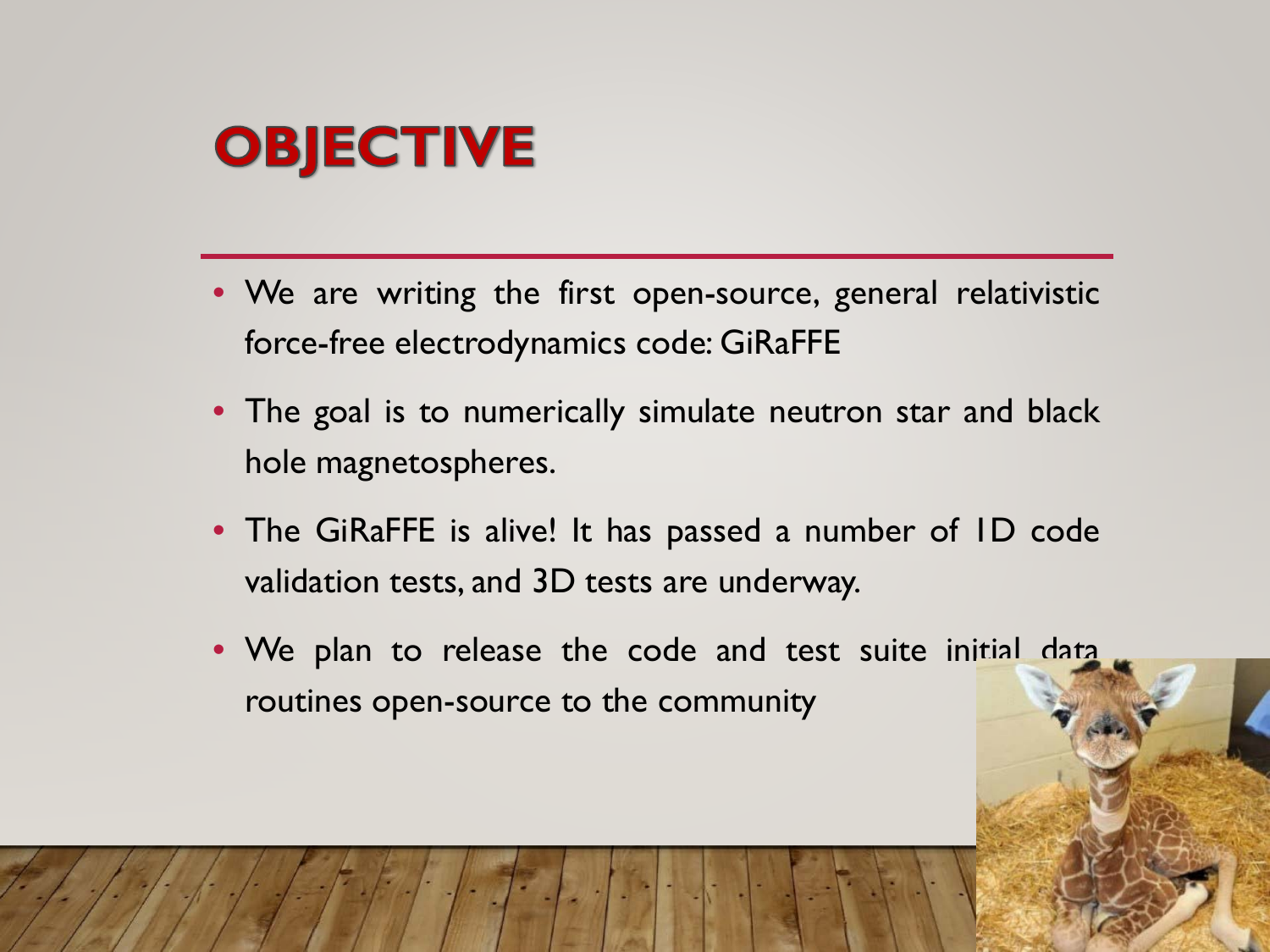# **ALGORITHM**

- Force-Free Electrodynamics (FFE) is a limit of ideal MHD with negligible plasma inertia.
- Force-free conditions  $\mathbf{E} \cdot \mathbf{B} = 0$  and  $E^2 \leq B^2$
- Current sheet breaks down the force-free condition
- For the basic algorithm see the papers:
	- Paschalidis & Shapiro (arXiv:astro-ph/1310:3274)
	- McKinney & Gammie (arXiv:astro-ph/0404512)
- In S-B formulation  $S_i B^i = 0$  and  $S^2 < B^4$  enforced after evolution
- Exact initial data for vector potential *Ai* and velocity *vi*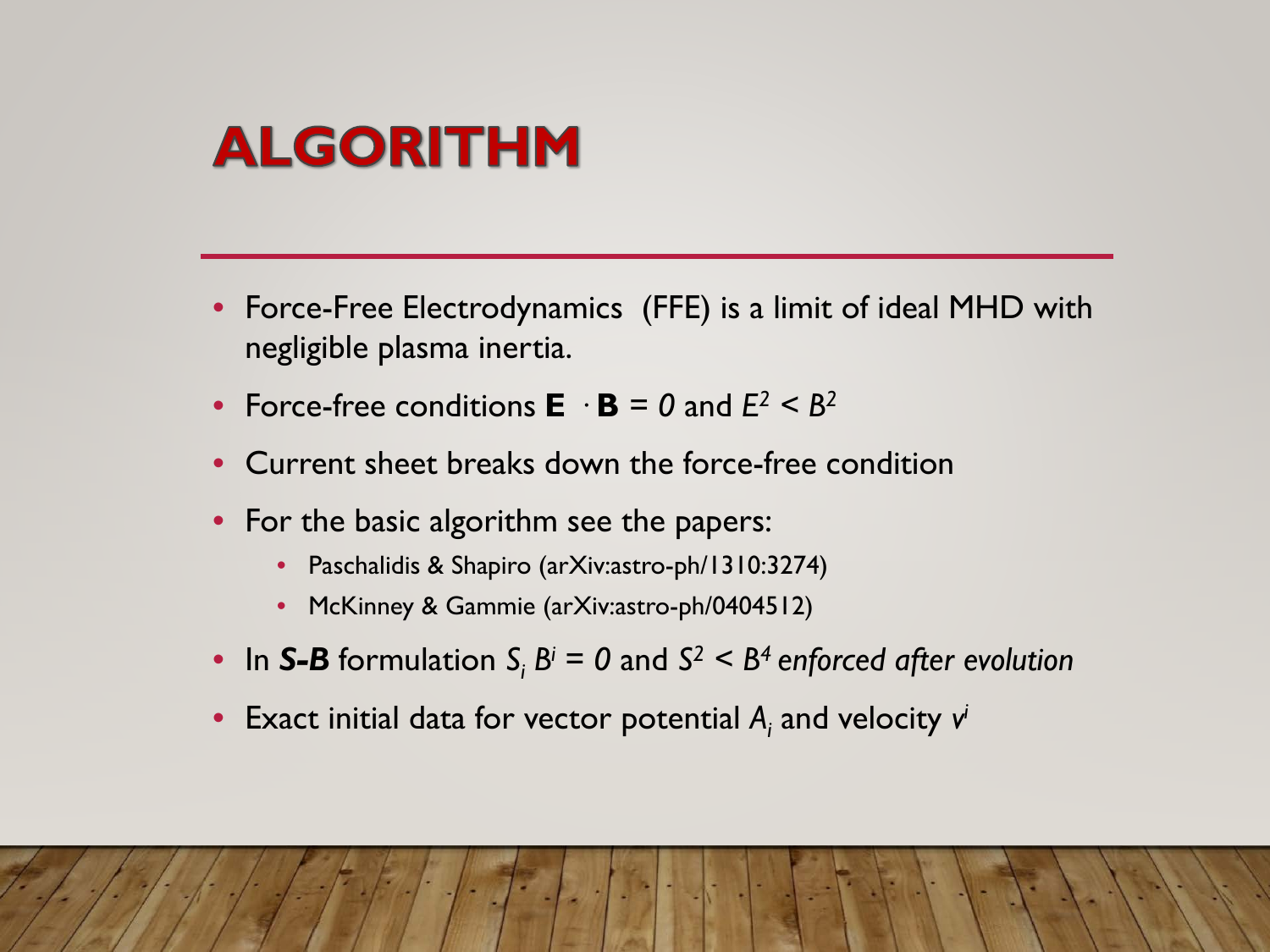#### **ONE DIMENSIONAL TESTS**

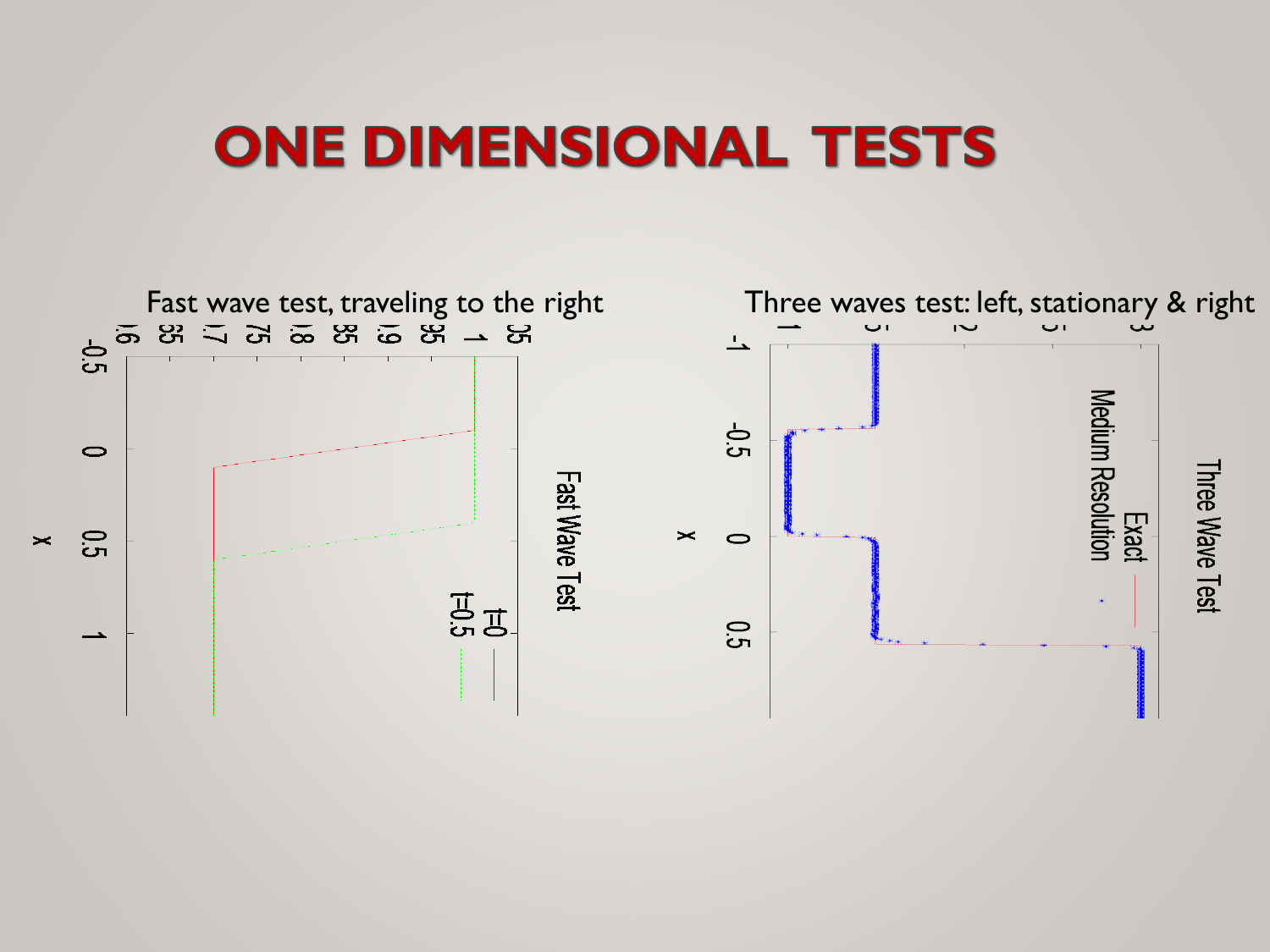#### **ONE DIMENSIONAL TESTS**